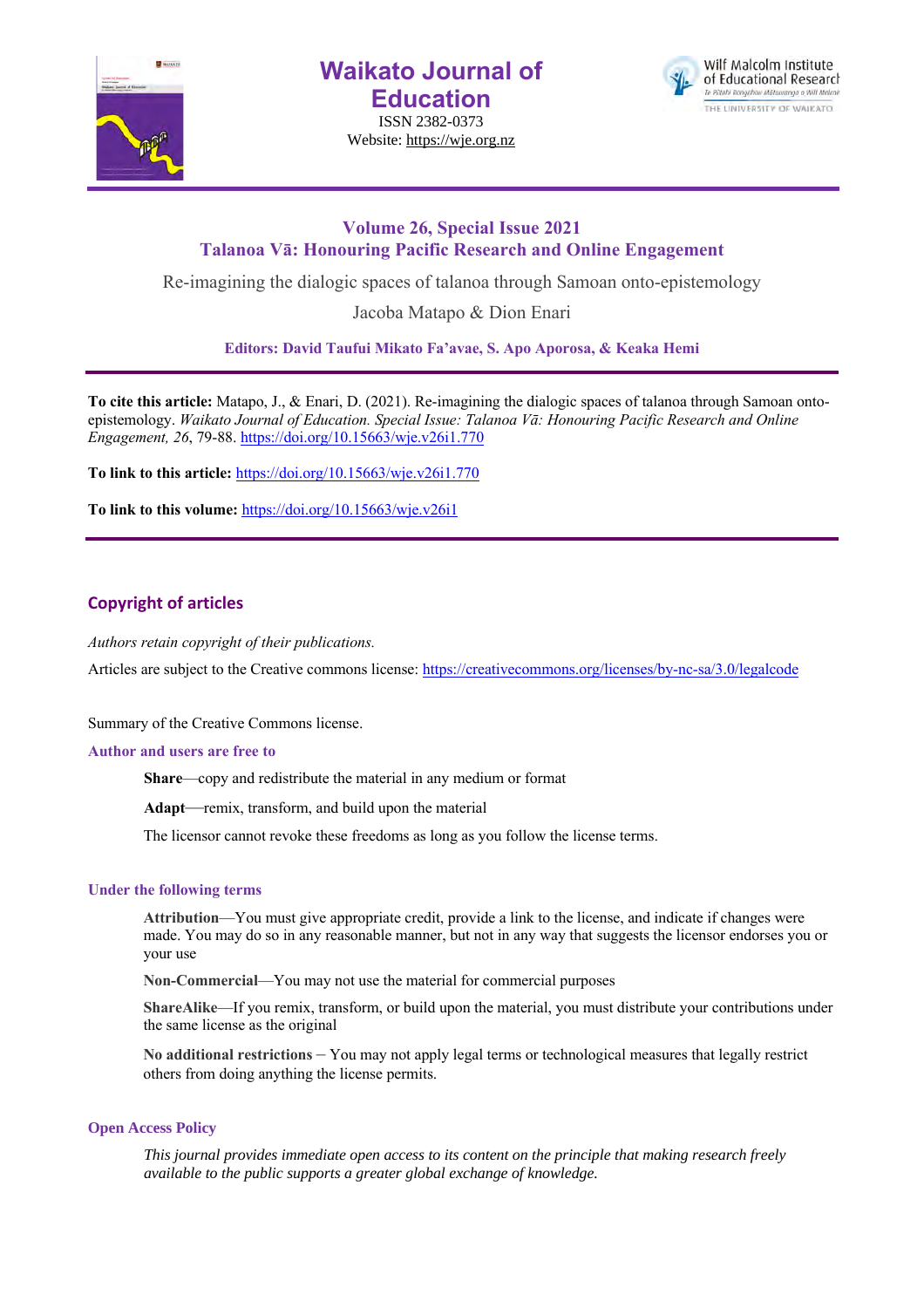# **Waikato Journal of Education**

Te Hautaka Mātauranga o Waikato



Volume 26, Special Issue, 2021: Talanoa Vā: Honouring Pacific Research and Online Engagement

# **Re-imagining the dialogic spaces of talanoa through Samoan ontoepistemology**

# **Jacoba Matapo**

University of Auckland New Zealand

# **Dion Enari**

Auckland University of Technology New Zealand

# **Abstract**

*This article proposes a Samoan Indigenous philosophical position to reconceptualise the dialogic spaces of* talanoa*; particularly how* talanoa *is applied methodologically to research practice.* Talanoa *within New Zealand Pacific research scholarship is problematised, raising particular tensions of the universal and humanistic ideologies that are entrenched within institutional ethics and research protocols. The dialogic relational space, which is embedded throughout* talanoa *methodology, is called into question, evoking alternative ways of knowing and being within the talanoa research assemblage*<sup>1</sup> *(including the material-world). Samoan epistemology reveals that nature is constituted within personhood (Vaai & Nabobo-Baba, 2017) and that nature is co-agentic with human in an ecology of knowing. We call for a shift in thinking material-ethics that opens* talanoa *to a materialist process ontology, where knowledge generation emerges through human and non-human encounters.*

# **Keywords**

*Talanoa*; Indigenous philosophy; materiality; Pacific methodology; onto-epistemology

# **Introduction**

Growing up as Samoans, *talanoa* has always been an integral part of our being. As young children we were accustomed to hearing our grandparents, aunties and uncles use this method as a way to discuss family matters (Enari & Fa'aea, 2020; Fa'aea & Enari, 2021). As we became older, we have been active participants in *talanoa* sessions, both within cultural contexts and the research process. This practice is entrenched in our way of being and is premised on intergenerational ethical understanding. Through the wisdom of generations before us, we have been able to understand the ethical nature of *talanoa*. However, it was not until we wrote this paper, that we have been able to dissect, interrogate and question



Wilf Malcolm Institute of Educational Research, Te Kura Toi Tangata Division of Education, University of Waikato, Hamilton, New Zealand ISSN: 2382-0373 Contact details: Dion Enari dion.enari@gmail.com (pp. 79–88)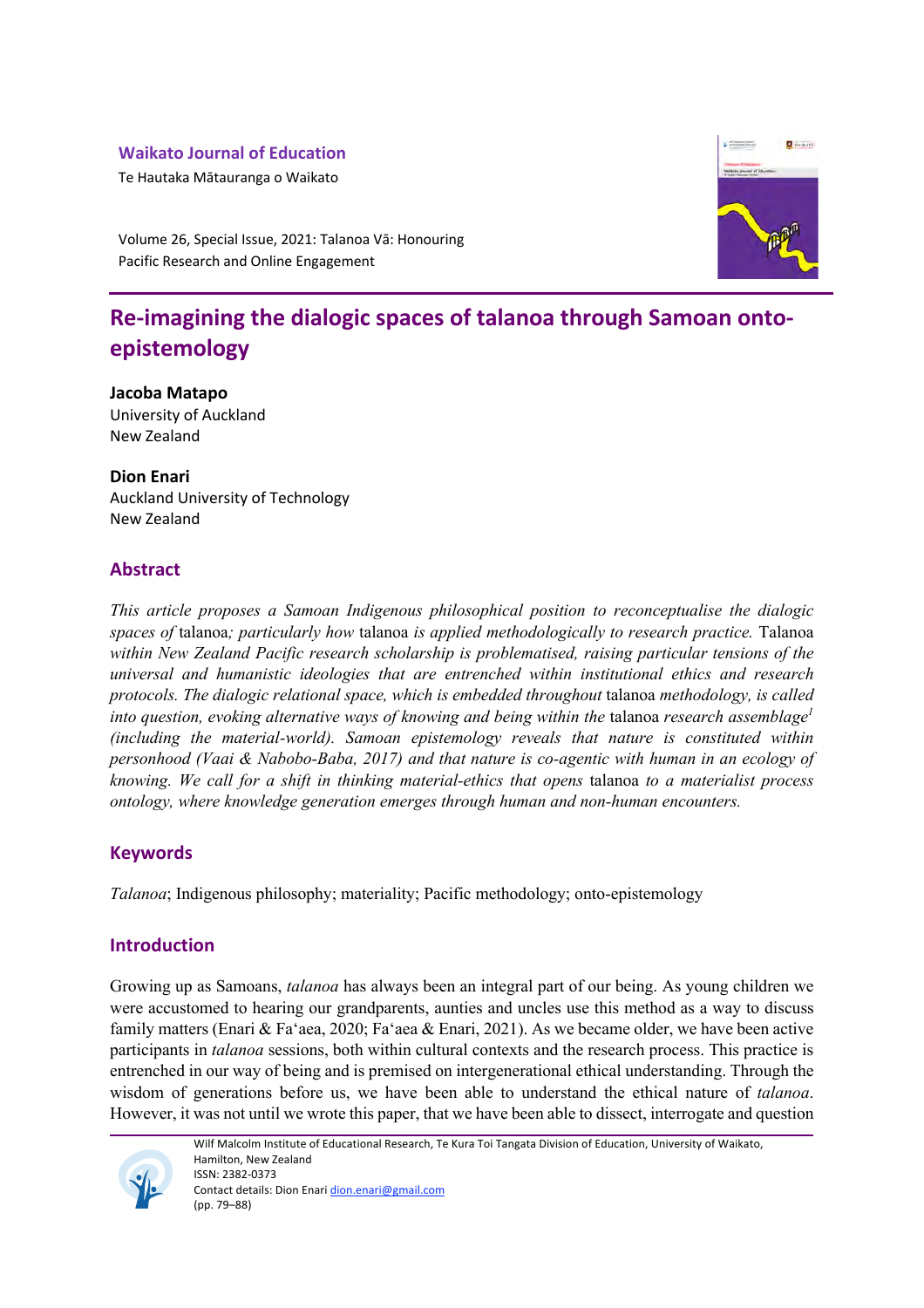the nature of *talanoa* beyond humanistic dialogical practice. Through the perspectives of two Samoan academic/researchers, the Samoan onto-epistemological properties of *talanoa* will be explored.

#### **Contextualising** *talanoa***: What does the research tell us?**

Tongan scholar Timote Vaioleti (2006, 2014) has methodologically grounded *talanoa* as a phenomenological Pacific research framework that affirms Pacific thinking, language and culture. Phenomenology traces back to the early twentieth century and has been taken up by philosophers, Husserl, Sartre, Heidegger and others (Heidegger, 1962). Essentially, phenomenology is concerned with the study of experience, particularly the structures of consciousness and the subjective nature of interpretation. In relation to *talanoa*, phenomenology is open to cultural experiences and interpretations of meanings and co-construction. Today, *talanoa* is a widely accepted framework frequently used globally when researching within Pacific contexts (Enari & Matapo, 2021; Halapua, 2007; Latu, 2009; Otsuka, 2005; Prescott, 2008; Vaioleti, 2003). The purpose of *talanoa* is not to discover or own stories, but co-construct meanings through conversation (Clandinin et al., 2006, cited in Tagoilelagi-Leota, 2017). Usually*, talanoa* is spoken face-to-face as a co-constructed method of research which encourages authenticity, transparency and cultural appropriateness in the research process (Enari, 2021; Enari & Faleolo, 2020; Suaalii-Sauni et al., 2012). *Talanoa* accomplishes this by ensuring an encouraging environment for mutual understanding at a more personal and culturally appropriate manner that would not otherwise occur through structured formal interviewing (Carr, 1994), and recognises the needs and concerns of the participants, inclusive of cultural identity (Faleolo, 2013, cited in Dunlop-Bennett, 2019). The complexity of *talanoa* lies within its emergent yet culturally appropriate condition(s) for cocreation of knowledge. *Talanoa*, as explained by Farrelly and Nabobo-Baba (2012), has the potential for emergent and different ways of thinking with Indigenous knowledge systems. *Talanoa* is a relational methodology and is considerate of the intricate Pacific intersubjectivities conceived and reconceived in the social space, which draws connections deeply embedded within Pacific oratory histories (Vaioleti, 2006). Trust within the practice of *talanoa* creates capacity for the sharing of feelings, inner stories, and experiences that speak to our hearts and mind (Farrelly & Nabobo-Baba, 2012).

The burgeoning engagement in *talanoa* methodology across different research disciplines has evolved alongside other Pacific research methodologies, such as Fonofale, Tivaevae and Kakala (Tunufa'i, 2016). Like other Pacific methodologies, *talanoa* for Pacific peoples situates within the decolonising movement in academia: to confront Eurocentric research agendas that marginalise Indigenous epistemology and ontology (Smith, 1999). *Talanoa* deconstructed from a Tongan perspective means *tala* (talk) and *noa* (about nothing specific or anything) (Vaioleti, 2006). There are two presuppositions that feature in this interpretation of *talanoa*: one is a dialogic feature and the other suggests an openness to co-create knowledge as a relational praxis. The aim of this article is not to present a linguistic deconstructivist approach to conceptualising *talanoa*. Instead, we wish to focus on its emergent and dynamic conditions. Through a materialist ontology, *talanoa* can generate new understandings of Pacific personhood and subjectivity (Matapo, 2021a). In this article, we attempt to delineate the presence of the human subject over matter, or human above other-than-human affirming of a co-existence with world (as material), including an openness to the forces and flows of subjectivity.

# **Decentring a Eurocentric humanist position in Pacific research: What does this mean for** *talanoa***?**

For too long, Indigenous peoples, Indigenous ontology and epistemology have been othered through Eurocentric colonising regimes (Chao & Enari, forthcoming; Smith, 1999; 2012) which negate a negative ontology of difference in association with dialectic philosophy. The separation of interiority and exteriority as a metaphysical condition of internal relations (in thinking and reason) between human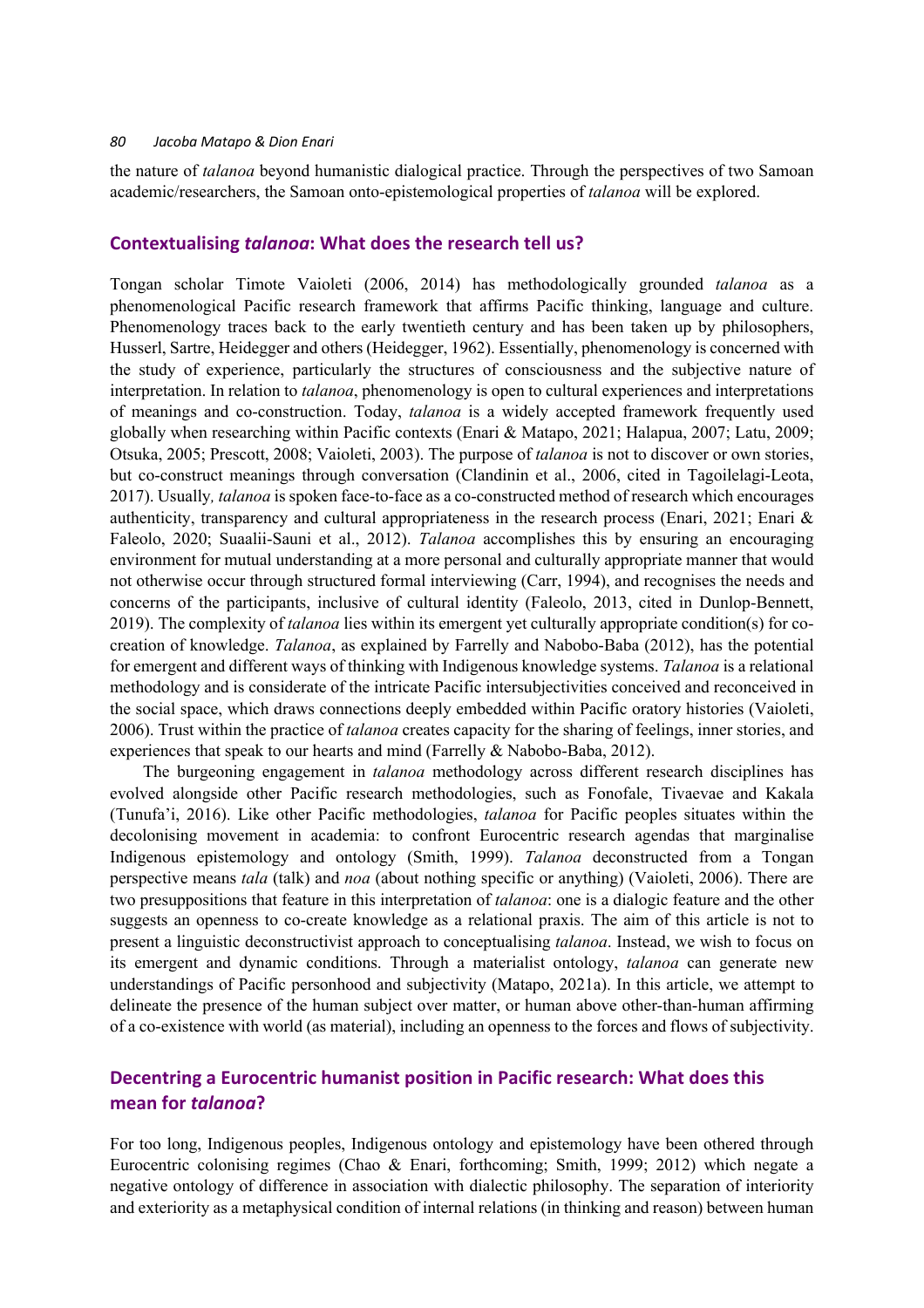#### *Re-imagining the dialogic spaces of talanoa through Samoan onto-epistemology 81*

experience and empirical reality date back to early Greek philosophy (Deleuze & Guattari, 1987). Existential claims of universal humanist ideology position a hierarchy that differentiates human as a superior species, thus human life in accordance to this order should be privileged above non-human other. Re-imagining the human subject as embodied and embedded rather than a universalised subject position challenges dominant views of humanist ideology. The notion of the 'human subject' is valueladen, historically situated in the 'great chain of being' and anchored in Eurocentric patriarchal structures (Braidotti, 2013). This particular human-subject is a western view that supports a particular hierarchical order: God and subsequently human, sentient beings, plants and then non-living entities (Matapo, 2021b). The transcendence of the human subject position influences the role of humans as interpreter and observer, that submits judgement of a perspective that sits outside complex mutations of difference in ongoing life. This dualism of relations positions the human-subject as transcendental given the separation between human and God as superior. The dichotomy of human and other privileges human capacities of power (especially capacity to reason) over non-human.

The human subject as a universal concept prescribes a specific subjectivity, one that is ontologically located with man's capacity to think rationally, which leaves other-than-human estranged from the rational man. The dominant position of the human subject is problematised by Indigenous scholars Mika, (2017), and Thaman (1993), who have argued its exclusion of the racialised and gendered 'others'. Precolonial Pacific Indigenous thinking has never been anthropocentric and from this frame, the humansubject has only ever co-existed in a shared cosmogony with the natural world, constituted in spiritbody-knowing-becoming. This worlded ontology, grounded in experience is shared in agentic and affirming forces that generate interconnection with world (human and non-human) towards a worldedbeing-knowing. There is an interdependence between species: the  $v\bar{a}^2$  that is shared in interactive ecologies that are expressive and process oriented. This interdependence produces intersubjectivity for both human and non-human (Bignall & Rigney, 2019). This ontology (co-existing) brings the privileging of humanistic ideals and philosophy into question.

There are various sense-languages for Pacific-Indigenous thought; these are embodied and material. Cultural and ceremonial events are common contexts for Pacific arts exchange, an interaction between bodies of history, story, and material in social spaces: from the woven pandanis leaves, the  $siapo<sup>3</sup>$  printed on bark-cloth, the carved deity, the stitching of the *tivaevae*<sup>4</sup>, the *tatau* etched in skin to the dance of the *taualuga*<sup>5</sup> (Enari & Taula, forthcoming; Lemusuifeauaali'i & Enari, 2021). Each Pacific arts practice carries Indigenous thought, not only in the act or event of arts practice itself, but also in the making process (which is usually a collective practice). Pacific arts, unlike textualised language, express Indigenous thought in an embodied way, where concepts are danced through the fingers and arms, from the movement of the head to gliding feet across the floor. These modes of expression are Pacific languages, communicating stories, genealogy, culture and knowledge. As Samoan scholars, we have engaged in our own *talanoa* to reconceptualise the concept of *talanoa* as it has been presented in scholarship as co-constructive, socio-cultural, dialogic, phenomenological and nuanced. We have asked and reflected on the following questions.

- What seems to be missing from the scholarship of *talanoa*?
- What voice is not presented as part of the *talanoa* assemblage?
- How is the social humanistic sphere within *talanoa* privileged?
- How can *talanoa* as performative (inclusive of materiality) shift to affirming difference in knowing, as opposed to the centrality of linguistic textualised representations in knowing?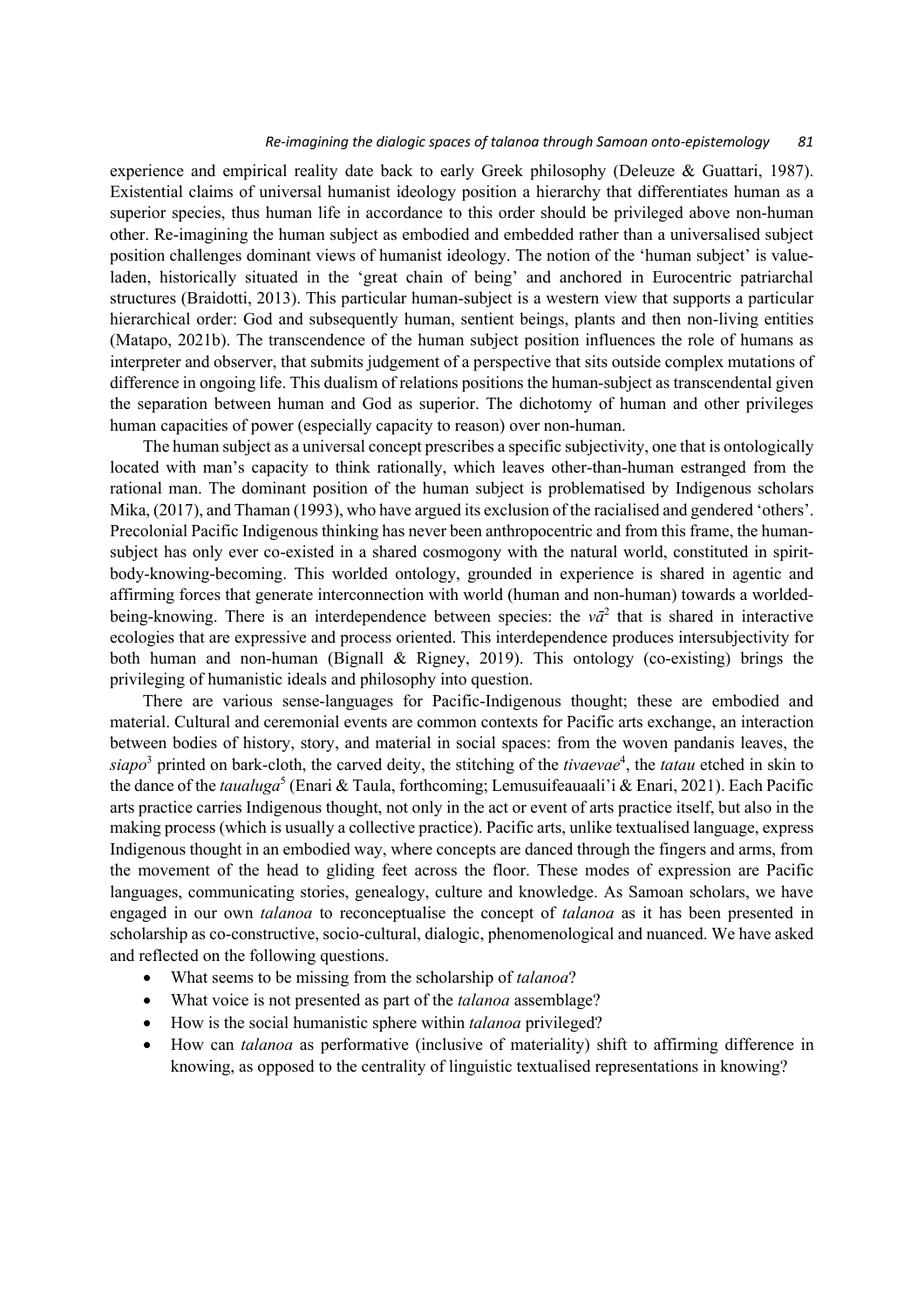# **Another voice of** *talanoa***: Materiality and Pacific conceptualisations of personhood**

Vaai and Nabobo-Baba (2017) advocate for Indigenous Pacific conceptualisations of personhood in working with and against the impact of colonisation. These Pacific authors weave together notions of 'human being' or being human in a Pacific Indigenous context that requires *liuliu*, a deconstruction of personhood. The process of decolonising requires wisdom (*tōfā saili*), which is embodied in the Samoan concepts of *liuliu*-unthinking or deconstruction, *liliu*-rethinking and reconstruction (*toe liuliu*) return (Vaai & Nabobo-Baba, 2017). In this regard, all three phases of *liuliu* bring about change and as Vaai and Nabobo-Baba (2017) suggest, leads to action driven by transformation. The three phases of *liuliu* are cyclic and occur simultaneously in the decolonising of deeply rooted colonial knowledge systems that have been both internalised and externalised by Pacific peoples.



#### Figure 1. **The** *liuliu* **as a continual process is fluid, reaching for** *tōfā loloto* **(Samoan deep wisdom).** Adapted from Vaai and Nabobo-Baba (2017, p. 10) and Matapo (2021a, p. 99). *Talanoa* within *liuliu* as a constellation of networks, human and non-human relations (Matapo, 2021a).

Adding to this processual cycle, the materialist presence in thought generation could also be considered. Not only as a condition of critique of the 'externalised' colonial impact upon Pacific peoples, but also as virtual realm or *vā* (space) that breaks down the dichotomous boundaries of outside versus inside (Matapo, 2021a). The processual movement of thought is affected by materiality of world and the openness to thought outside of a-priori constructs. In this regard, *liuliu* becomes part of the bodied assemblage relevant to all three phases to provide new and emerging insights for ethically embedded and responsible action.

*Liuliu*, as part of this exploration of human subjectivity, is inclusive of all phases of life, including death and the spiritual forces and flows which bring connection to past and present. The spiritual phases of death and dying are acknowledged as celebration and mourning woven into the fabric of humanity. From a Samoan view, the spiritual gives rise to meanings, thoughts and compassion through acts of love—expression of *alofa*<sup>6</sup> that nurture both life and the genesis of ideas. Spiritual knowing offers insight to what is both within us and beyond, outside the constraints of mortality (Enari & Rangiwai, forthcoming; Tui Atua, 2017). Pacific peoples' epistemologies and lived realities are based on both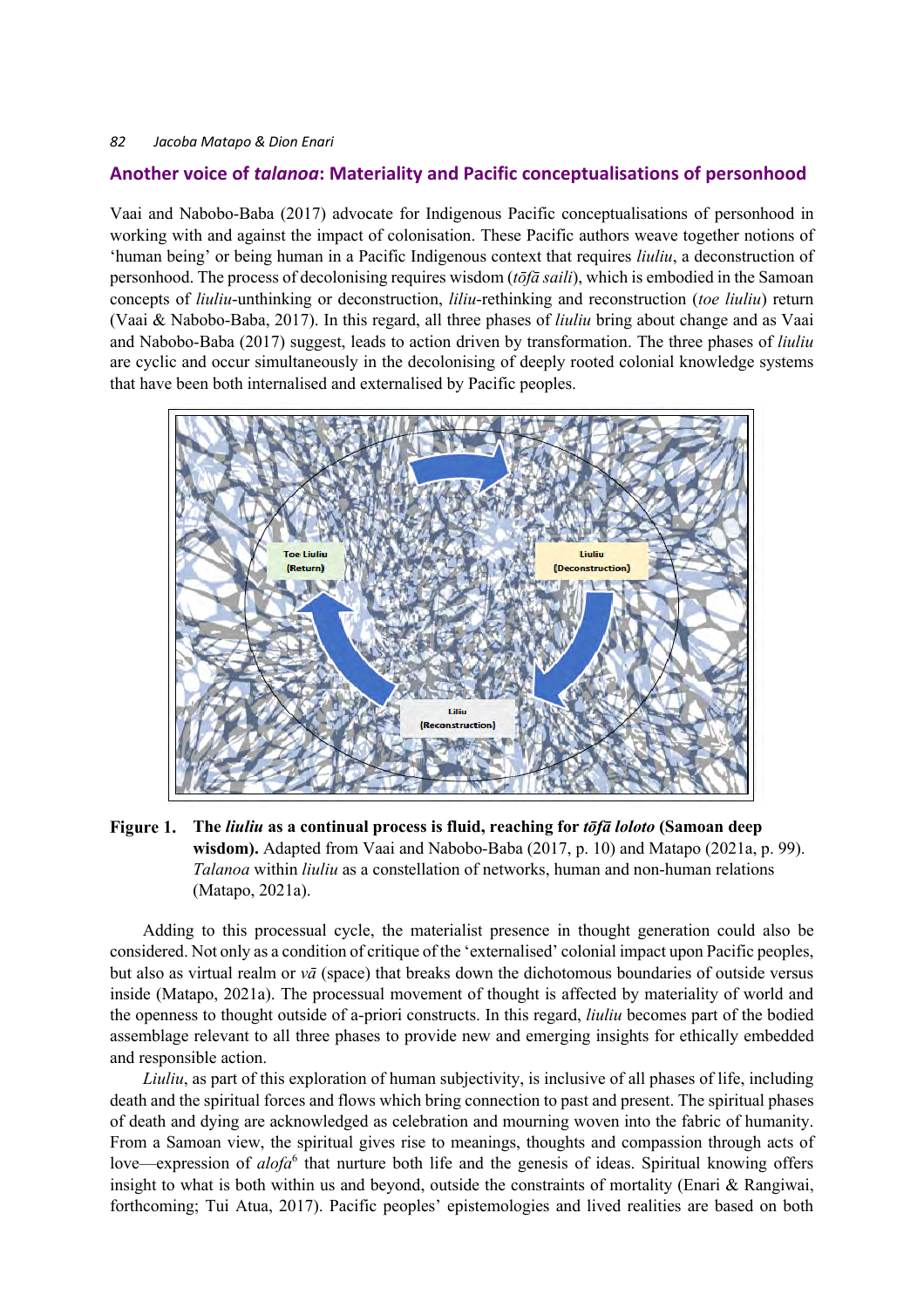corporeal and incorporeal relationships with their ancestors, their god/s and their spiritual world (Vaioleti, 2011).

#### *Talanoa* **and Samoan cosmogony: More than a social humanistic sphere**

Connections to Pacific episteme are evident in Samoan accounts of creation. The co-evolution of humanbecoming-matter tie the human in a biological and physiological relation with the natural world including the genesis of human life through bacteria (Tui Atua, 2014). Through *gagana*<sup>7</sup> Samoa, specific parts of the body are named in relation to creation of human life and co-evolution as explained by Tui Atua (2014):

Man is God-descended and there are genealogical links between the sun, the moon, the seas, the rocks the earth … earth and all living organisms, including human, originated from a 'big bang', the tumultuous separation of Lagi (heaven) and Papa (rock). … Following the separation … God Tagaloa sent his messenger Tuli (plover) to papa to help create plants and trees. Tuli is also attributed with discovering and germinating the lands of Samoa, Tonga and Fiji. Tuli on Tagaloa's instructions, then designated the human form from ilo (bacteria that became maggots). Samoans named the ankle tuli vae and the elbow tuli lima in recognition of the work of Tuli. (p. 16)

At a molecular level, Tuli generates new life-formations from the very  $DNA^8$  of bacteria-maggotbodied-assemblage, thus human corporeal life comes into being in a co-existing ecology of relations. The material world is evident in Samoan episteme and subjectivity which generates alternative ways of conceptualising knowledge not only as a humanist privilege or capacity. Samoan *fagogo*<sup>9</sup> has a nonhuman-centred element and presents other ways of knowing and relating in the world. *Fagogo* is not only a dialogical practice among humans but also inclusive of communication between man and their environment (Matapo, 2021a). With this proposition, *talanoa* may engage human and non-human others in co-creative encounters, coming together in ways of being and knowing. Our ancient practices were not divided between human and non-human. There is nothing wrong with talking to the fish, the birds and the skies. Since European colonisation, our dialogic practices have become more human-centred.

Crocombe (1976, cited in Vaioleti, 2011) believes Pacific world views share many similarities to a constructivist paradigm. Constructivism is premised on the belief that knowledge is constructed as opposed to discovered (Crotty, 1998) and can be influenced by both environmental and social factors. This epistemological standpoint has an emphasis on viewing the world as contextual, as opposed to a universal law of truth (Willis, 2007, cited in Wilson, 2017). The ability to acknowledge multiple truths and co-construct knowledge aligns with the Pacific way of knowledge construction (Wilson, 2017). *Talanoa* based upon this premise suggests that only humans have the capacity to reason, to construct and co-construct knowledge. The material world in this Samoan creation story is a very real actor in terms of generating life, knowledge and intersubjectivity. Ancient Indigenous practice engaged conversation between human and non-human worlds. Through early missionary education across the Pacific, this ontological position changed. Samoan intersubjectivity with the material world suggests there are other ways of knowing and co-existing in the world.

#### **Materiality of the** *talanoa* **process**

Cultural practices of *talanoa* engage with specific artefacts as part of the experience; for instance, in traditional Samoan *talanoa* the *fala* you sit on and the *ie lavalava* you wear. You create a space so the *talanoa* can emerge. Material aspects contribute to the *talanoa* as environmental actors are also present. *Talanoa* is inclusive of both human and non-human factors. In order to effectively draw upon both factors we must decentre Eurocentric humanist perspectives, particularly how Samoan Indigenous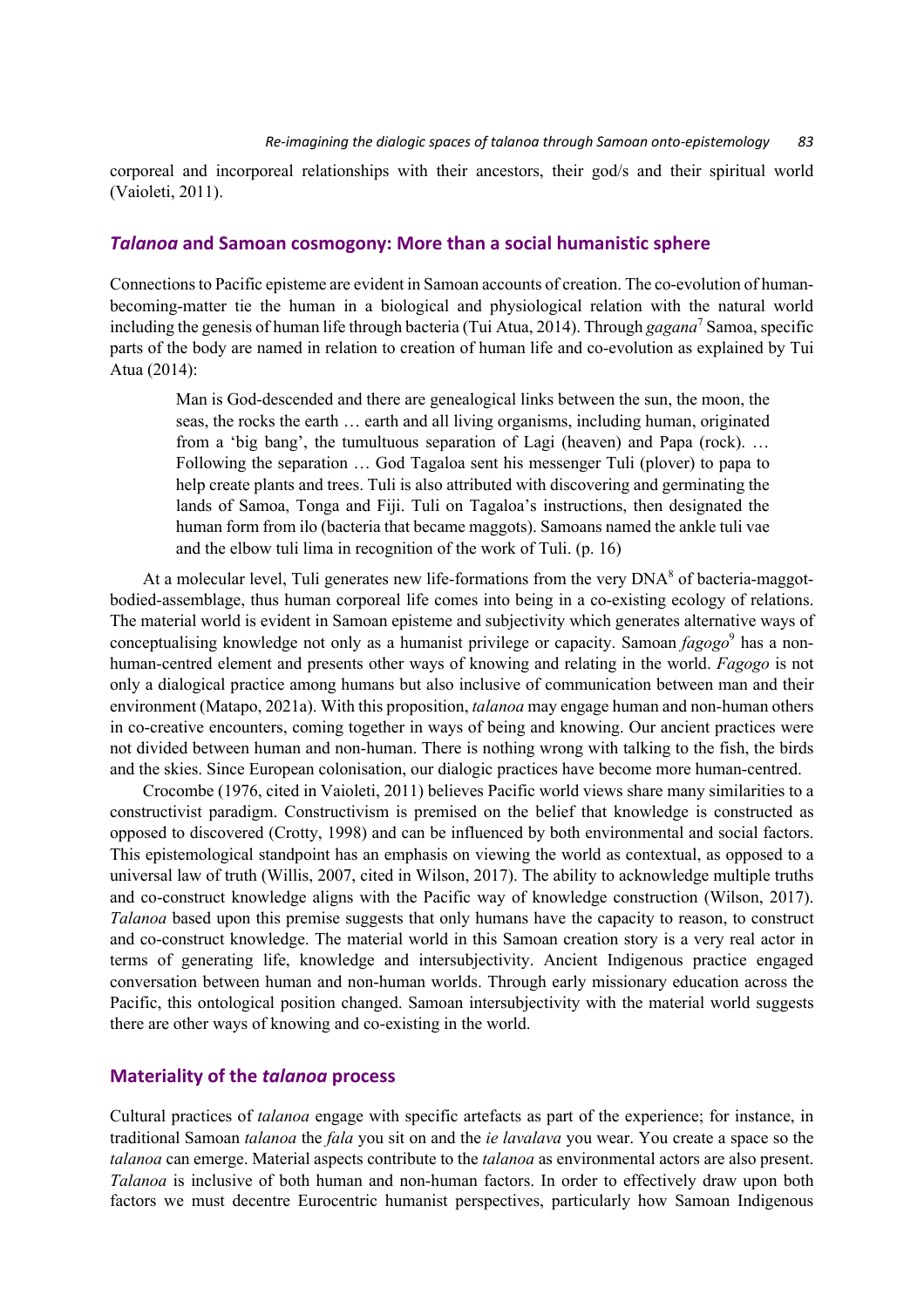knowledge opens up different modes of relation in and with world (material and human). The digital *vā,* for instance, engages technology in ways that support intersubjectivity of Pacific peoples, to express, create and innovate culturally relational spaces. At the heart of digital  $v\bar{a}$  is materiality, technology as part of the *vā* assemblage. A materialist presence in thought generation could also be considered not only as a condition of critique of the 'externalised' colonial impact upon Pacific peoples, but also as a virtual realm or *vā* (space) that breaks down the dichotomous boundaries of outside versus inside (Matapo, 2021a). The processual movement of thought that is affected by the materiality of world and the openness to thought outside of a-priori constructs (Matapo, 2021a). In this regard, *liuliu* becomes part of the bodied assemblage relevant to all three phases to provide new and emerging insights for ethically embedded and responsible action.

By including a materialist ontology, we join other philosophers, such as Karen Barad (2003), who also confront the power of language in all its variations in philosophy and theorisation. Barad (2003) questions the place of matter in or the absence of matter in thinking that continues to privilege language signification over materiality. She puts it bluntly: "Language matters. Discourse matters. Culture matters. There is an important sense in which the only thing that does not seem to matter anymore is matter" (Barad, 2003, p. 801). The argument raised by Barad (2003) could be more specific to the constraints of European language, which stems from its own traditions and etymology. The position of matter, as argued by Barad (2003), contests the power of language as representational: a separation between interiority and exteriority. We would also argue that for Pacific Indigenous thought, language as experience in and with world is deeply rooted in-material, whereby matter does matter, as *knowing and being,* in and with world and is inextricably linked to all modes of Pacific Indigenous languageexpression.

#### **Reimagining ethical encounters of** *talanoa*

Pasifika scholars have argued that credible knowledge is that which is exercised in wisdom, which in turn brings collective affirmation and belonging (Mara, 2013; Matapo, 2018a; Samu, 2010). Through this, we challenge the dualism of mind and body separation which is a paradigm of the west. *Talanoa* is not a generic or a universalised Pacific concept, and therefore, we need to understand the ethnic specific ties to ontology and history of knowledge production at local levels, including the ways in which the material world is constituted in Pacific personhood.

When Samoans engage in *talanoa*, the environment is a co-creator of the *talanoa* process and provides the conditions (*noa*) for relational ontologies in knowledge sharing and knowledge generation. We share this poem, that speaks to the capacity of the conch shell call as a Samoan Indigenous nonhuman voice.

#### Ili le pū – Hear the call of the conch

Deep is the sound, felt in your body Hear the call, sensations under your skin Stirring movement in knowing self Calling upon ancestors, gods, spirit, time and space Knowing does not belong to you alone

Deep in the earth, the call vibrates Felt under the feet of those before. Fanua with its own life forces and flows Regenerates new life with old. Knowledge has constraints, unlike the wisdom of fanua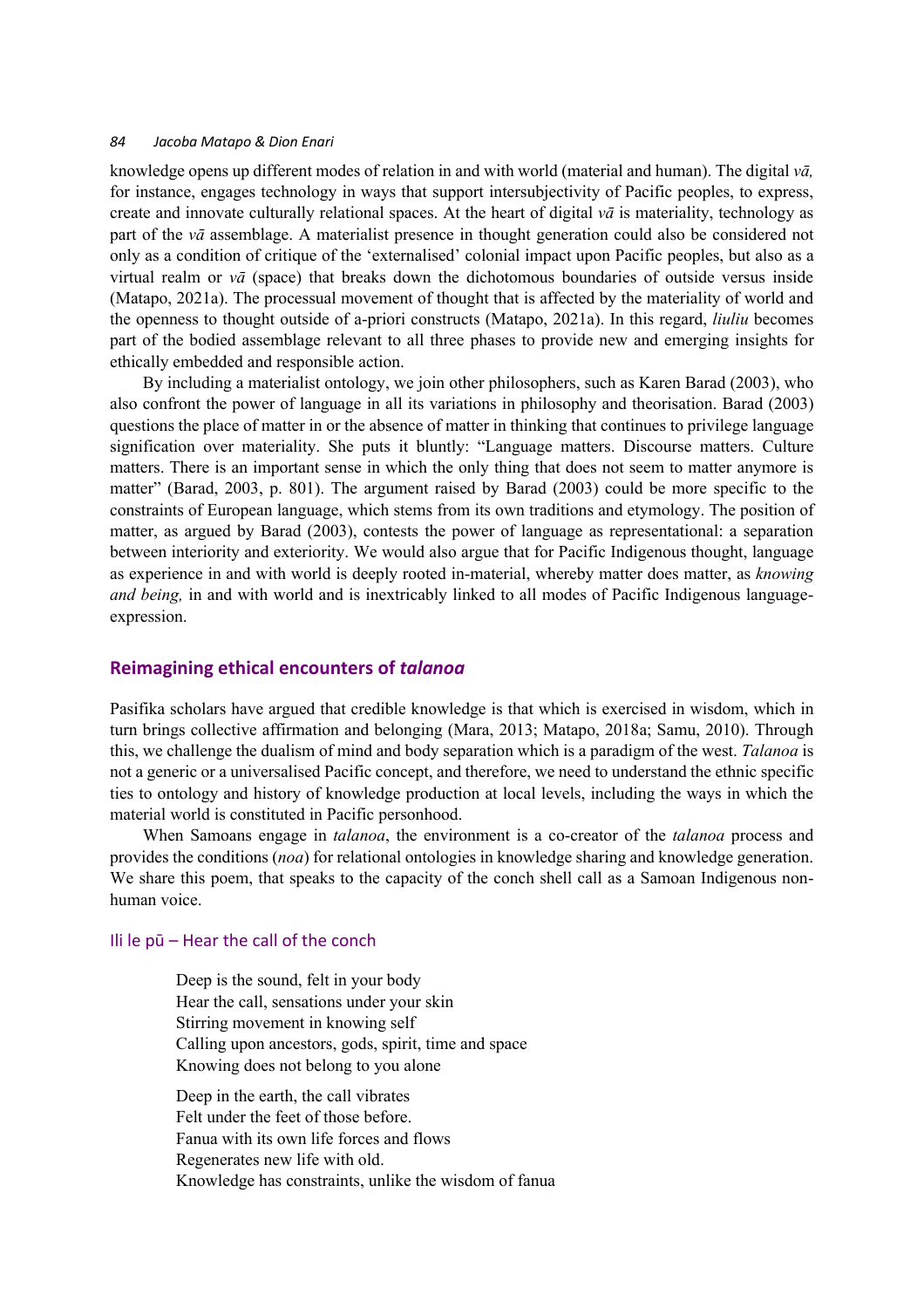Deep is the breath you take to blow. The winds around you, share in your breath To fill your lungs, give life to your blood and brain Breathe in your knowing, breathe out your wisdom Generate understanding

Deep are the waters of Oceania Ili le pū, another voice calls Waves of unrest, spirit unsettled Our Oceania is dying, listen to the call Knowledge has constraints, Oceania speaks Knowing does not belong to you alone (Matapo, 2018b)

#### **Storying Samoan engagement in a virtual** *talanoa*

When we partake in virtual *talanoa*, we open our homes. Its physicality becomes part of the assemblage and is an aspect that helps constitute the *talanoa* (Enari & Matapo, 2020). Ethically, we need to be open to difference and how the environment shapes virtual *talanoa*, along with the autonomy of technology; for example, glitching and the nuances generated within the technological interaction. *Talanoa* is not about habitual conversation: it is a deep philosophical practice. The added layer of virtual *talanoa*  extends its capacity to be transnational. Through technology, *talanoa's* intergenerational and location reach is extended. As an added form of materiality, the virtual technology becomes a part of the constellation of networks.

During the process of writing this article, both authors engaged in the digital *vā* to negotiate and generate cultural and novel ways to think and reconstruct *talanoa* as a material co-agentic partner within *talanoa*. We share an excerpt of storying that emerged through our virtual engagement in *talanoa*.

Dion: When Samoans engage in talanoa, they dress respectfully not only for the person they are speaking with but also the mamalu (prestige) of the physical environment. For example, one shows dignity for the maota fono (meeting house) they are gathered upon by the removal of their shoes, hats and wearing a lavalava.

Jacoba: Physical power is also an active agent in talanoa. For example, the open nature of the maota fono and its ability to change the direction of the talanoa.

Dion: You may hear promptings from your environment which are important actors, such as a cold breeze which could act as a warning.

[Zoom glitches]

Jacoba: Oh my gosh, is the material virtual interference trying to tell us something?

[Laughter]

Dion: The non-human glitching our talanoa.

[Laughter as faces freeze a second time]

# **Conclusion**

We need to not only acknowledge the Indigenous practice of *talanoa*, but also generate new ways upon which it is practised. The phenomenological nature of *talanoa* means it is constrained as a human centred practice. If we open ourselves within the relational sphere of *talanoa* to include the non-human material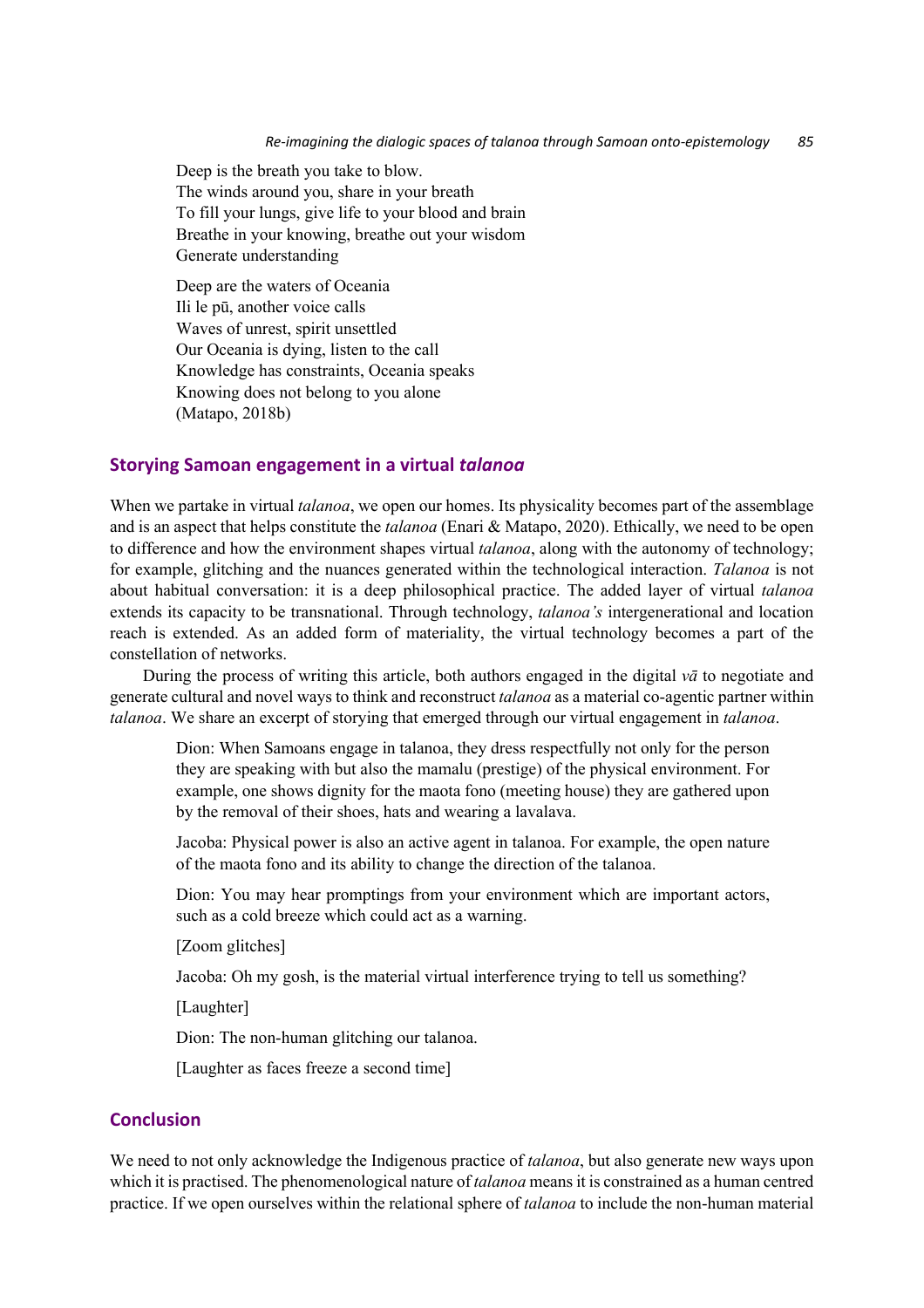environment, we may generate alternative ways of knowing that is not selfishly humanistic. For *talanoa* to engage Samoan episteme, reconfiguring dialogical practice must be inclusive of all material actors, the environment, natural world, all constituents that make up being in and with world. As researchers, we must not merely acknowledge environmental factors as passive or inert. Instead, we must incorporate them in *talanoa* as powerful actors. Such measures not only establish a connection of relationship but also of philosophy. Through such actions, the practice of *talanoa* will shift beyond human dialogic praxis, where the *mana*, life-force and knowledge of non-human entities can thrive.

*Talanoa* connects.

Talanoa is not merely open ended, diversity ticking, tokenistic interviewing. She is my connection to earth mother and sky father. She is my connection to their offspring She is my connection to the spiritual realm and all its glory She is mine, theirs, ours (Enari, 2021)

# **References**

- Barad, K. (2003). Posthumanist performativity: Toward an understanding of how matter comes to matter. *Signs, 28*(3), 801–831. https://doi.org/10.1086/345321
- Bignall, S., & Rigney, D. (2019). Indigeneity, posthumanism and nomadic thought. In R. Braidotti & S. Bignall (Eds.), *Posthuman ecologies, complexity and process after Deleuze* (pp. 159– 181). Rowman & Littlefield International.

Braidotti, R. (2013). *The posthuman*. Polity.

- Carr, L. T. (1994). The strengths and weaknesses of quantitative and qualitative research: What method for nursing? *Journal of Advanced Nursing*, *20*(4), 716–721. https://doi.org/10.1046/j.1365-2648.1994.20040716.x
- Chao, S., & Enari, D. (Forthcoming). Decolonizing climate change: A call for beyond-human imaginaries and knowledge generation. *eTropic: eLectronic Journal of Studies in the Tropics*.
- Crotty, M. (1998). *The foundations of social research.* Allen & Unwin.
- Deleuze, G., & Guattari, F. (1987). *A thousand plateaus: Capitalism and schizophrenia* (B. Massumi, Trans.). University of Minessota Press.
- Dunlop-Bennett, E. (2019). *Through their eyes: A Samoan perspective on child wellbeing* [Unpublished doctoral thesis]. University of Otago.
- Enari, D. (2021). Methodology marriage: Merging Western and Pacific research design. *Pacific Dynamics: Journal of interdisciplinary research. 5*(1), 61–73.
- Enari, D., & Fa'aea, A. M. (2020). E tumau le fa'avae ae fesuia'i faiga: Pasifika resilience during COVID‐19. *Oceania*, *90*, 75–80. https://doi.org/10.1002/ocea.5269
- Enari, D., & Faleolo, R. (2020) Pasifika well-being during the COVID-19 crisis: Samoans and Tongans in Brisbane. *Journal of Indigenous Social Development,* 9(3), 110*–*127*.* https://journalhosting.ucalgary.ca/index.php/jisd/article/view/70734/54415
- Enari, D., & Matapo, J. (2020). The digital vā: Pasifika education during the COVID-19 pandemic. *MAI Review Journal, 9*(4), 7–11. https://doi.org/10.20507/MAIJournal.2020.9.4.2
- Enari, D., & Matapo, J. (2021). Negotiating the relational vā in the university: A transnational Pasifika standpoint during the COVID-19 pandemic. *Journal of Global Indigeneity*, *5*(1). https://www.journalofglobalindigeneity.com/article/19436-navigating-the-digital-va-vacentring-moana-pacific-values-in-online-tertiary-settings-during-COVID-19
- Enari, D., & Rangiwai, B. (Forthcoming). Digital innovation and funeral practices: Māori and Samoan perspectives during the COVID-19 pandemic. *Alternative Journal*.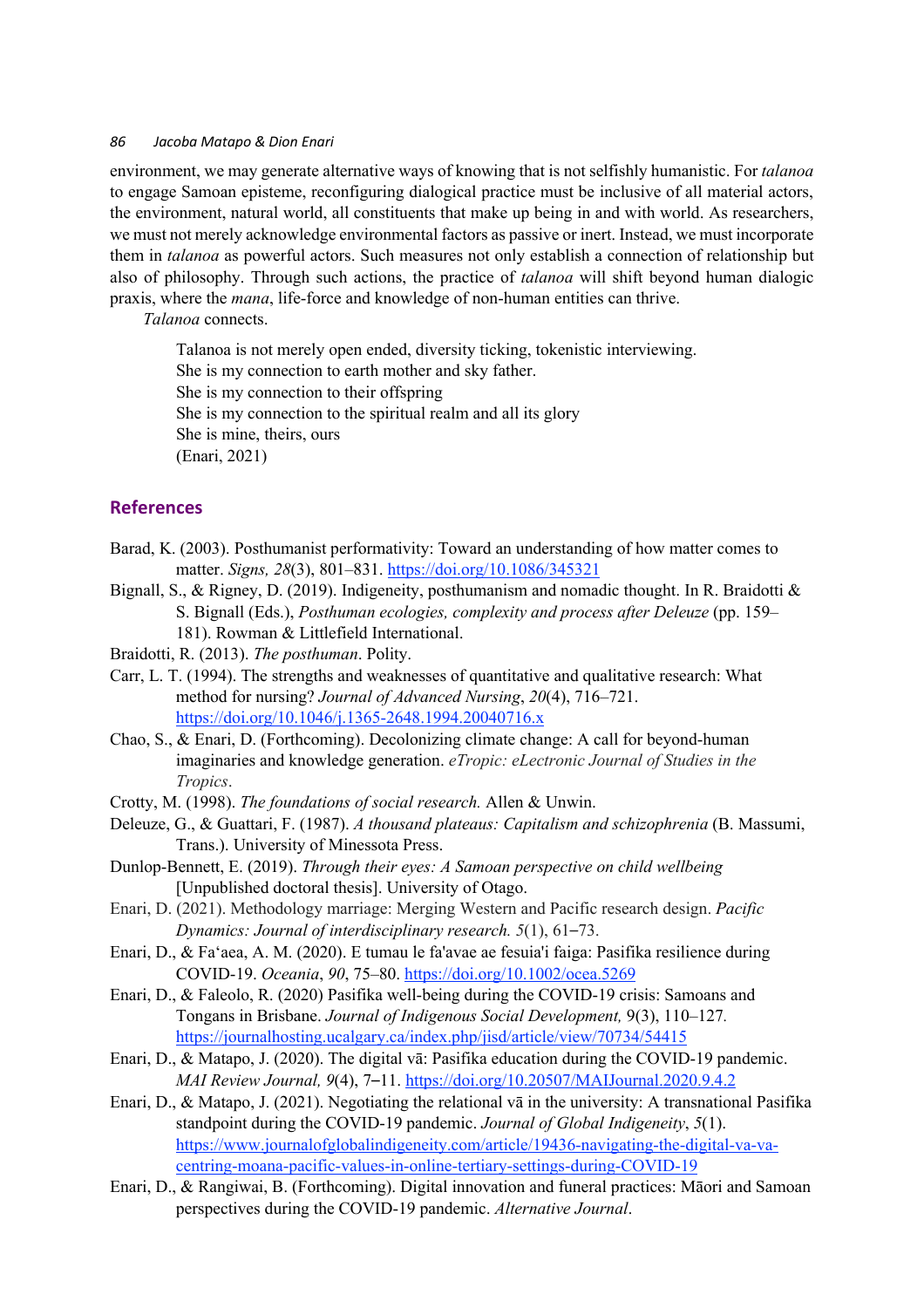- Enari, D., & Taula, L. (Forthcoming). Tattoo my mouth: Samoan language survival in Australia. *Alternative Journal.*
- Fa'aea, A. M., & Enari, D. (2021). The pathway to leadership is through service: Exploring the Samoan tautua lifecycle. *Pacific Dynamics: Journal of Interdisciplinary Research 5*(1). http://dx.doi.org/10.26021/10643
- Farrelly, T., & Nabobo-Baba, U. (2012) *Talanoa as empathic research* [Paper presentation]. The meeting of the International Development Conference, Auckland, New Zealand.
- Halapua, S. (2007). Talanoa—talking from the heart. *SGI Quarterly*, 47, 9–10.
- Heidegger, M. (1962). *Being and time* (J. Macquarrie & E. Robinson, Trans.). Harper & Row. (Original work published 1927).
- Latu, M. (2009). *Talanoa: A contribution to the teaching and learning of Tongan primary school children in New Zealand* [Unpublished doctoral thesis]. Auckland University of Technology.
- Lemusuifeauaali'i, E., & Enari, D. (2021). DUA TANI: (Re)evolving identities of Pacific Islanders. *Te Kaharoa*, *17*(1). https://doi.org/10.24135/tekaharoa.v17i1.342
- Livesey, G. (2010). Assemblage. In A. Parr (Ed.), *Deleuze dictionary* (pp. 18–19)*.* Edinburgh University Press.
- Mara, D. (2013). Teu le va: A cultural knowledge paradigm for Pasifika early childhood education in Aotearoa New Zealand. In J. Nuttell (Ed.), *Weaving te whāriki* (2nd ed., pp. 55–70). New Zealand Council for Educational Research Press.
- Matapo, J. (2018a). Traversing Pasifika education research in a post-truth era. *Waikato Journal of Education, 23*(1), 139–146. https://doi.org/10.15663/wje.v23i1.627
- Matapo, J. (2018b). "Call ... and they will come". Navigating Pacific indigenous wisdom(s) in Pasifika education research. In *Philosophy of Education Society Australasia (PESA) Conference: Fire burn, and cauldron bubble: Educational possibilities brewed with place, people and philosophy*. Millennium. https://pesa.org.au/images/papers/2018 papers/Matapo%20-%20PESA%202018%20-%20Full%20Paper.pdf
- Matapo, J. (2021a). *Traversing Pacific indigenous philosophy in Pasifika education research* [Unpublished doctoral thesis]. Auckland University of Technology.
- Matapo, J. (2021b). Mobilising Pacific indigenous knowledges to reconceptualise a sustainable future: A Pasifika early childhood education perspective. *Asia-Pacific Journal of Research in Early Childhood Education*, *15*(1), 45–63. https://doi.org/10.17206/apjrece.2021.15.1.119
- Mika, C. T. H. (2017). *Indigenous education and the metaphysics of presence: A worlded philosophy.* Routledge. https://doi.org/10.4324/9781315727547
- Otsuka, S. (2005). Talanoa research: Culturally appropriate research design in Fiji. In *Proceedings of the Australian Association for Research in Education (AARE) 2005 International Education Research Conference.* http://www.aare.edu.au/05pap/ots05506.pdf.
- Prescott, S. M. (2008). Using talanoa in Pacific business research in New Zealand: Experiences with Tongan entrepreneurs. *AlterNative: An International Journal of Indigenous Peoples, 4*(1), 127–148. https://doi.org/10.1177/117718010800400111
- Samu, T. (2010). Pacific education: An oceanic perspective. *MAI Review, 1*.
- Smith, L. T. (1999). *Decolonizing methodologies: Research and indigenous peoples.* University of Otago Press.
- Smith, L. (2012). *Decolonizing methodologies: Research and indigenous peoples* (2nd ed.). Zed Books.
- Suaalii-Sauni, T., Samu, K. S., Dunbar, L., Pulford, J., & Wheeler, A. (2012). A qualitative investigation into key cultural factors that support abstinence or responsible drinking amongst some Pacific youth living in New Zealand. *Harm Reduction Journal*, *9*(1), 36. https://doi.org/10.1186/1477-7517-9-36
- Tagoilelagi-Leota, F. (2017). *Soso'o le fau i le fau: Exploring what factors contribute to Samoan children's cultural and language security from the Aoga Amata to Samoan Primary*